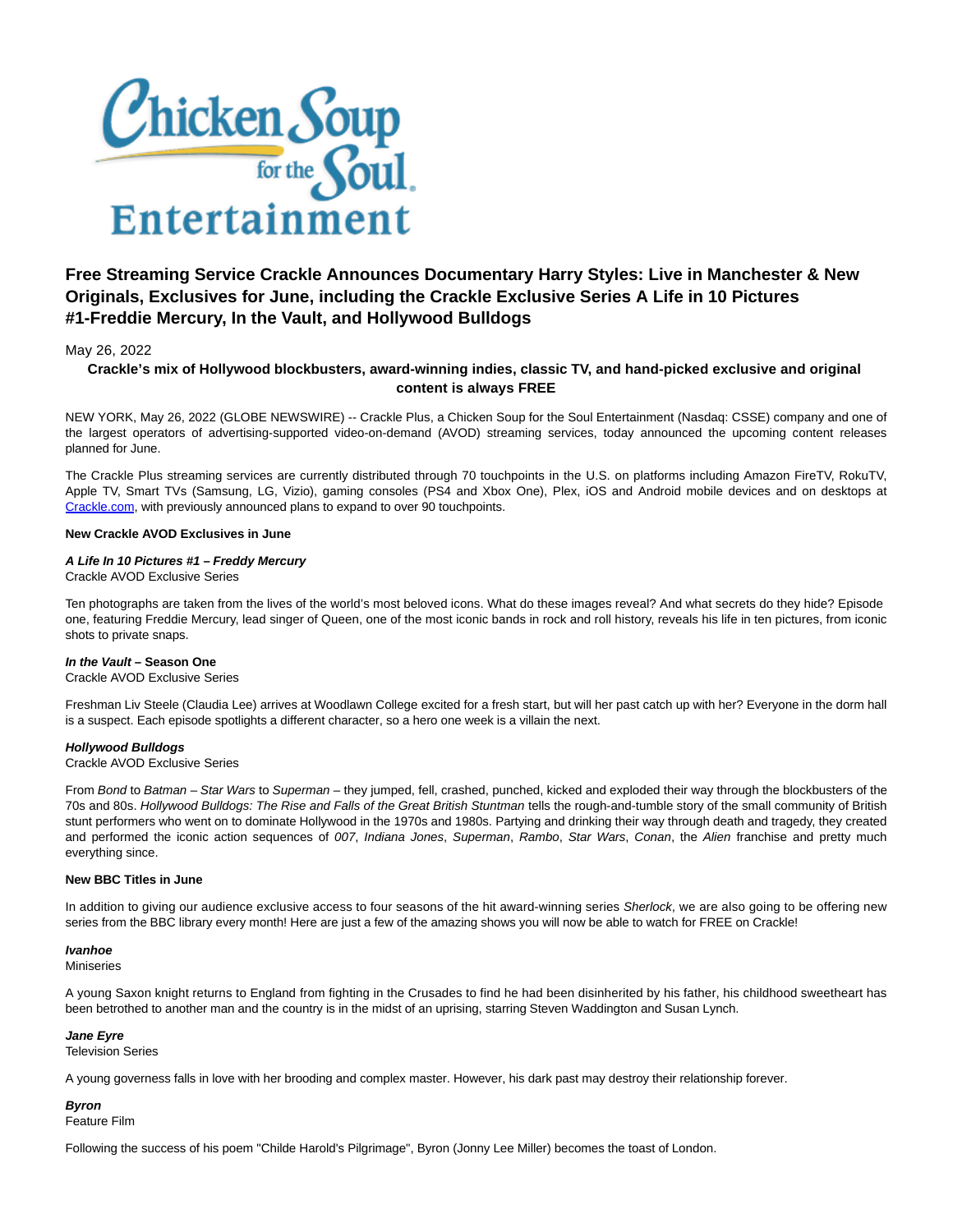### **New Channels Coming to Crackle in June**

### **Celebrating Pride**

It doesn't matter who you are or who you love! The Crackle team welcomes you to celebrate individuality with Wedding Wars (John Stamos, Eric Dane), Breakfast on Pluto (Cillian Murphy, Liam Neeson), the Crackle original reality series Men of West Hollywood (Justin Jedlica, Brennen Taylor) and Two Mothers for Zachary (Valerie Bertinelli, Vanessa Redgrave).

## **Prehistoric Beasts**

The Crackle team has assembled a monster of a lineup for your weekend binge-fest! Dive into the dark fantasy of Dinotopia (Katie Carr, Wentworth Miller), The Lost World (Bob Hoskins, Peter Falk), Behemoth (Ed Quinn, Pascale Hutton) and Godzilla vs Destoroyah (Megumi Odaka, Yōko Ishino).

### **Ways of the West**

Saddle up and get ready to ride this month with the Crackle posse to deliver dad all his favorite Western titles like Bonanza (Michael Landon, Dan Blocker), The Shadow Riders (Sam Elliott, Tom Selleck), The Outcasts (Otis Young, Don Murray) and The Man from Laramie (James Stewart, Cathy O'Donnell).

### **Crimes and Capers**

Grab your binoculars, sunglasses, and a leather trench coat and get ready for the big score with the Crackle crew with titles like Law Abiding Citizen (Gerard Butler, Jamie Foxx), Killing Them Softly (Brad Pitt, James Gandolfini), American Animals (Evan Peters, Barry Keoghan), and Midnight Express (Brad Davis, John Hurt).

### **The Sixties**

Get your go-go boots and swing into the sixties with The Flying Nun (Sally Field, Alejandro Rey), To Sir, with Love (Sidney Poitier, Lulu), Under the Yum-Yum Tree (Jack Lemmon, Carol Lynley) and Bye Bye Birdie (Dick Van Dyke, Ann-Margret).

### **New to Crackle Spotlight in June**

### **Harry Styles: Live in Manchester** Feature Film

He's won seven Billboard Music Awards in his blistering career as a solo artist and in boyband One Direction. Now, Harry Styles wows a live audience with a spectacular set featuring hits from his record-breaking debut album alongside classic covers, including Fleetwood Mac's The Chain. Plus, he goes on a funny, heart-warming trip around his hometown.

# **The Taking of Pelham 1 2 3**

Feature Film

Starring two-time Academy Award® Winner Denzel Washington and two-time Academy Award® Nominee John Travolta, this film is about a New York City subway dispatcher's whose ordinary day is thrown into chaos by an audacious crime: the hijacking of a subway train.

# **Peggy Sue Got Married**

Feature Film

A trip back in time allows a woman to reconsider the events that shaped the course of her life, and maybe even change them, starring Kathleen Turner and Academy Award® Winner Nicholas Cage.

#### **Edge Of Tomorrow**

Feature Film

The story unfolds in a near future in which a hive-like alien race, called Mimics, have hit the Earth in an unrelenting assault, shredding great cities to rubble and leaving millions of human casualties in their wake. Lt. Col. Bill Cage (Tom Cruise) is an officer who has never seen a day of combat when he is unceremoniously demoted and then dropped, untrained and ill-equipped into what amounts to little more than a suicide mission. Cage is killed within minutes, managing to take an Alpha down with him. But impossibly, he awakens back at the beginning of the same hellish day and is forced to fight and die again and again. But with each pass, Cage becomes tougher, smarter, and able to engage the Mimics with increasing skill, alongside Special Forces warrior Rita Vrataski (Emily Blunt), who has lain waste to more Mimics than anyone on Earth. As Cage and Rita take the fight to the aliens, each repeated battle becomes an opportunity to find the key to annihilating the alien invaders and saving the Earth.

#### **Scream 4**

Feature Film

Ten years have passed, and Sidney Prescott (Neve Campbell), who has put herself back together thanks in part to her writing, is visited by the Ghostface Killer. Also starring David Arquette and Courtney Cox.

#### **The Kids in the Hall** Television Series

The TV series of the Canadian sketch comedy troupe that, more often than not, puts bizarre, unique, and insane twists in their skits, starring Dave Foley and Bruce McCulloch.

# **Hardcastle and McCormick**

#### Television Series

Retired Judge Hardcastle (Brian Keith) recruits two-time loser, young McCormick (Danie Hugh Kelly) who just happens to be a hot-shot racing driver, in his quest to bring about vigilante justice.

**Hannibal Rising** Feature Film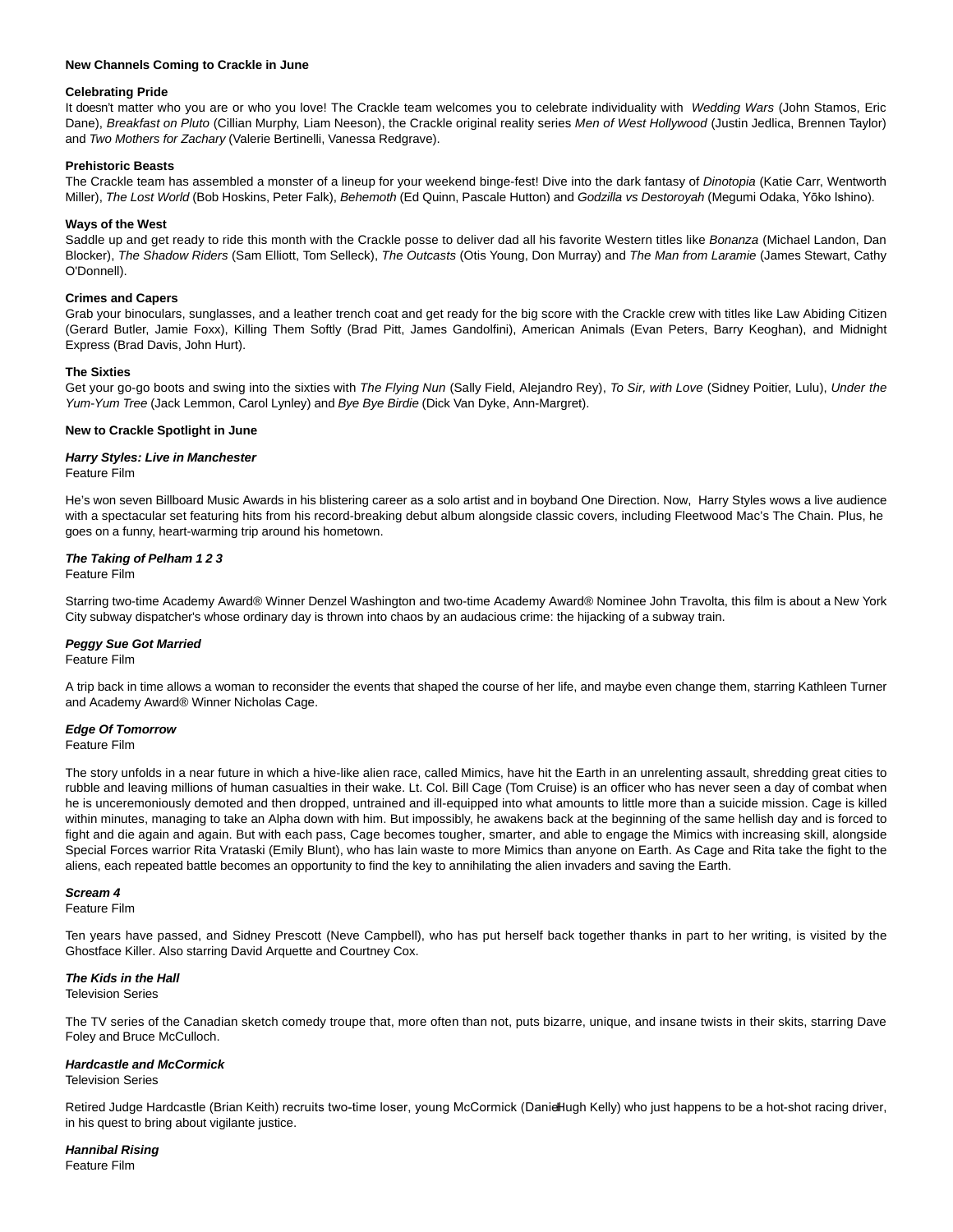After the death of his parents during World War II, young Hannibal Lecter (Gaspard Ulliel) moves in with his beautiful aunt (Gong Li) and begins plotting revenge on the barbarians responsible for his sister's (Helena-Lia Tachoska) death.

# **Judy**

Feature Film

Legendary performer Judy Garland (two-time Academy Award® Winner Renee Zellweger) arrives in London in the winter of 1968 to perform a series of sold-out concerts.

### **Hunt for the Wilderpeople**

Feature Film

Ricky is a defiant young city kid who finds himself on the run with his cantankerous foster uncle in the wild New Zealand bush. A national manhunt ensues, and the two are forced to put aside their differences and work together. Written, directed and starring Academy Award® Winner Taika Waititi and Sam Neill.

#### **The Man from Laramie**

Feature Film

An ex-cavalry officer's (Jimmy Stewart) quest to avenge his brother's death pits him against an aging New Mexico cattle baron (Donald Crisp) and his psychotic son (Alex Nicol).

#### **Behind The Moment**

Feature Film

Starring Loretta Devine and Isaiah Washington, a unique and fast-paced retelling of how Rosa Parks' refusal to give up her seat launched the historymaking Montgomery Bus Boycott.

#### **Additional New TV Series in June**

Rolling Thunder Man in a Glass House The Crystal Duck Goin' Nowhere Fast The Black Widow The Boxer Once Again with Vigorish Killer B's Prince of Fat City Hot Shoes Flying Down to Rio Just Another Round of that Old Song and Dance Third Down and Twenty Years to Life Whistler's Pride Mr. Hardcastle Goes to Washington School for Scandal Georgia Street Motor Homecoming (Part I) Homecoming (Part II) Did You See the One that Got Away Really Neat Cars & Guys with a Sense of Humor Scared Stiff Outlaw Champion Ties My Father Sold Me You Would Cry Too, if it Happened to You D-Day Pennies From a Dead Man's Eyes Never My Love Whatever Happened to Guts You and the Horse You Rode in On One of the Girls in Accounting It Coulda Been Worse...She Coulda Been a Welder Hate The Picture...Love the Frame There Goes the Neighborhood Too Rich and Too Thin What's so Funny? The Long-Ago Girl You Don't Hear the One that Gets You The Birthday Present Surprise on Seagull Beach Undercover McCormick The Game You Learn from Your Father Angie's Choice She Ain't Deep, But She Sure Runs Fast Faster Heart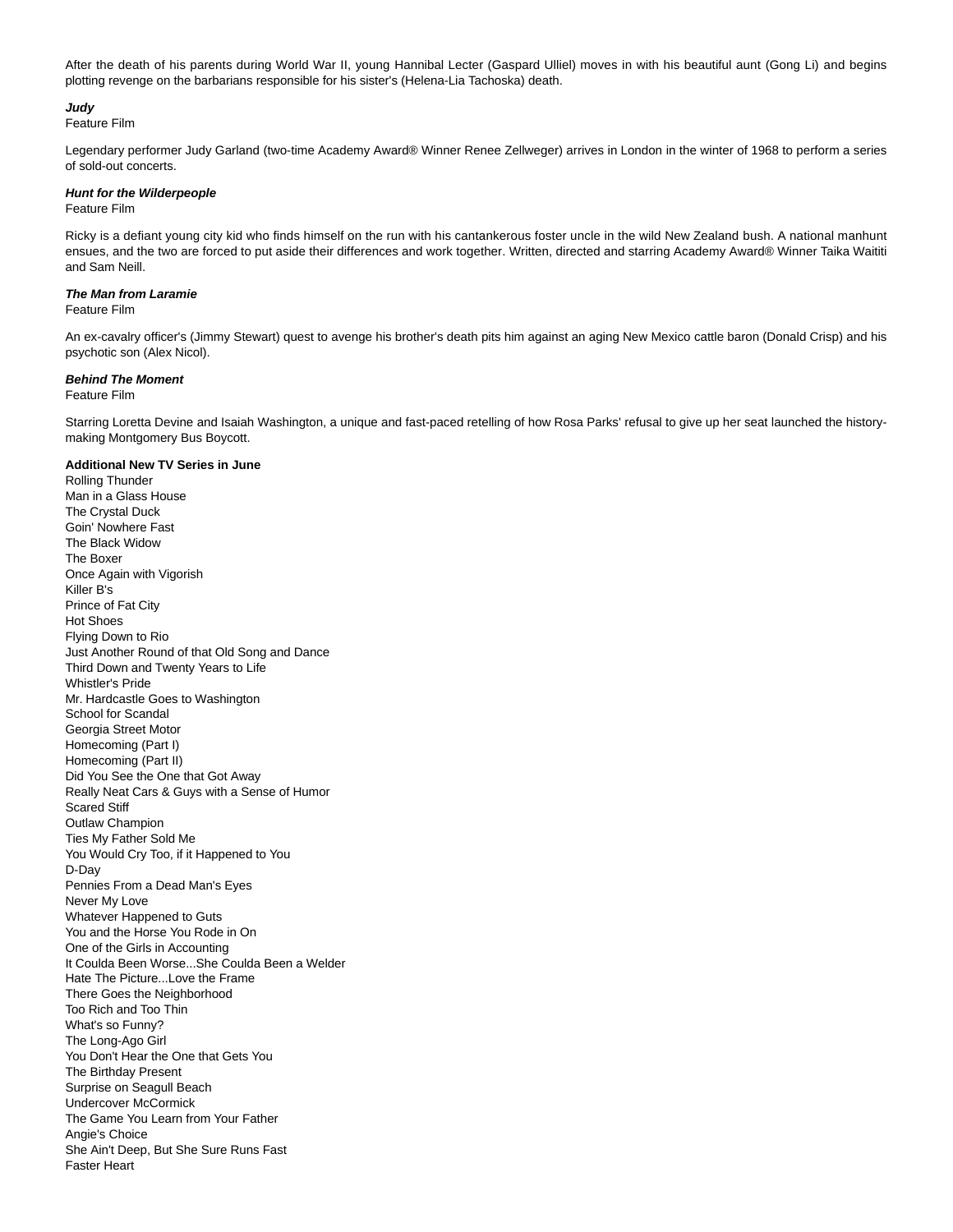The Yankee Clipper Something's Going on this Train The Career Breaker Do Not Go Gentle Into Games People Play Strangle Hold You're 16, You're Beautiful and You're His Mirage a Trois Conventional Warfare Duet For Two Wind Instruments If You Could See What I See Hardcastle for Mayor When I Look Back on all the Things Brother Can You Spare a Crime? Round Up the Old Gang McCormick's Bar and Grill Poker Night In the Eye of the Beholder The Day the Music Died A Chip Off the Ol' Milt Beach Girls Hawkeye (Part 1) Hawkeye (Part 2) The Bear The Furlough The Siege The Child The Vision Out Of the Past The Warrior The Quest The Escape Fly With Me The Ally The Boxer The Traitor Amnesty The Visit Vengeance Is Mine The Plague Hester The Bounty The Return

# **Additional New Movies in June**

Dead Man's Shoes Eaters: Rise of the Dead Heartland Rampage 3 – President Down **Serena** Silver Queen Terror in the Skies The Lucky Texan The Ruthless Four The Shooting

#### **ABOUT CHICKEN SOUP FOR THE SOUL ENTERTAINMENT**

Chicken Soup for the Soul Entertainment, Inc. (Nasdaq: CSSE) (the "Company") operates video-on-demand (VOD) streaming services. The Company owns Crackle Plus, which owns and operates a variety of ad- supported VOD streaming services including Crackle, Chicken Soup for the Soul, Popcornflix, Popcornflix Kids, Truli, Pivotshare, Españolflix and FrightPix. The Company also acquires and distributes video content through its Screen Media and 1091 Pictures subsidiaries and produces original video content through the Chicken Soup for the Soul Television Group. Chicken Soup for the Soul Entertainment is a subsidiary of Chicken Soup for the Soul, LLC, which publishes the famous book series and produces super-premium pet food under the Chicken Soup for the Soul brand name.

#### **FORWARD-LOOKING STATEMENTS**

This press release includes forward-looking statements within the meaning of the federal securities laws. Forward-looking statements are statements that are not historical facts. These statements are based on various assumptions, whether or not identified in this press release, and on the current expectations of management and are not predictions of actual performance. Such assumptions involve a number of known and unknown risks and uncertainties, including but not limited to our core strategy, operating income and margin, seasonality, liquidity, including cash flows from operations, available funds, and access to financing sources, free cash flows, revenues, net income, profitability, stock price volatility, future regulatory changes, price changes, the ability of the Company's content offerings to achieve market acceptance, the Company's success in retaining or recruiting officers, key employees, or directors, the ability to protect intellectual property, the ability to complete strategic acquisitions, the ability to manage growth and